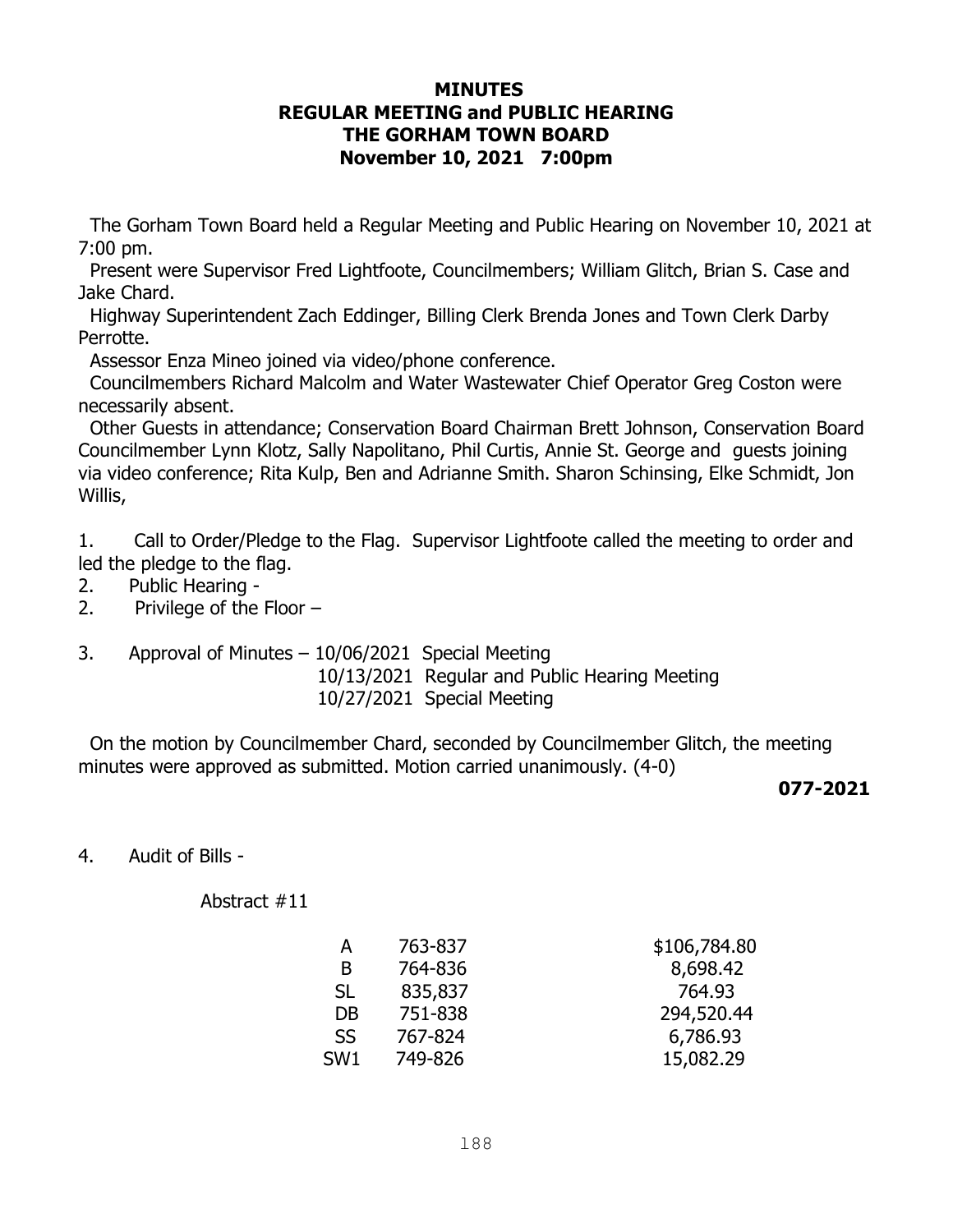On the motion by Councilmember Glitch, seconded by Councilmember Case, the bills were approved for payment. Motion carried unanimously. (4-0)

**078-2021**

7. Reports of Town Officials –

 A. Chief Operator Water/Wastewater Plants – written report on file. Supervisor Lightfoote said Chief Operator Coston is not here tonight because of a water main break. Operator Coston and his Deputy Nate Bay, were up all night looking for the break and then repairing it. The break stemmed from practice training by the fire department. Occasionally if someone shuts a hydrant off to quickly it creates water hammer that blows a hole in the water main. Crystal Beach Fire Department and Town of Gorham Water Department have been in touch with each other. The Fire Department is extremely apologetic. Because of the amount of water lost and the loss of pressure the NYS Department of Health is involved and they are not happy with the situation. There is a precautionary boil water notice issued.

The Department of Health is going to participate with the Water Department to initiate some education to our fire companies associated with the town.

Residents asked how much water was lost.

Supervisor Lightfoote guessed approximately 80,000 to 100,000 gallons.

Councilmember Chard asked who ends up paying for the repairs.

Supervisor Lightfoote said the Water District.

 B. Highway Superintendent – written report on file. Supervisor Lightfoote asked Highway Superintendent Eddinger to explain some of the off right of way drainage problems that have been brought up.

 Highway Superintendent Eddinger said there are 2 within the hamlet. Kevin Farnsworth has a problem he would like addressed on his Main Street property and there is an area on Route 245 that flows down to Dewey Avenue.

 Supervisor Lightfoote read an excerpt from Town Highway Law regarding authorization by a town board to enter private property to open ditch or drain for the drainage of highways.

 Supervisor Lightfoote said what Superintendent Eddinger would like to know is if the Board feels there is significant benefit to the community, and not just to certain individuals, to be able to go out and do this work.

 The Board agreed, this is work that should be addressed by the town. It would include replacing pipe and old infrastructure. It is a good opportunity to fix drainage problems.

 Councilmembers suggest prior written permission from private property owners to enter their property to fix the drainage problems.

 C. Zoning/Building Officer – written report on file. The Town has to weigh in on the Planning Board being declared lead agency regarding Scenic Ridge Subdivision.

 Supervisor Lightfoote asked for votes for the Planning Board to be Lead Agency on the proposed Scenic Ridge Subdivision. Ayes- Lightfoote, Glitch, Case and Chard. Nays- 0 Motion carried unanimously.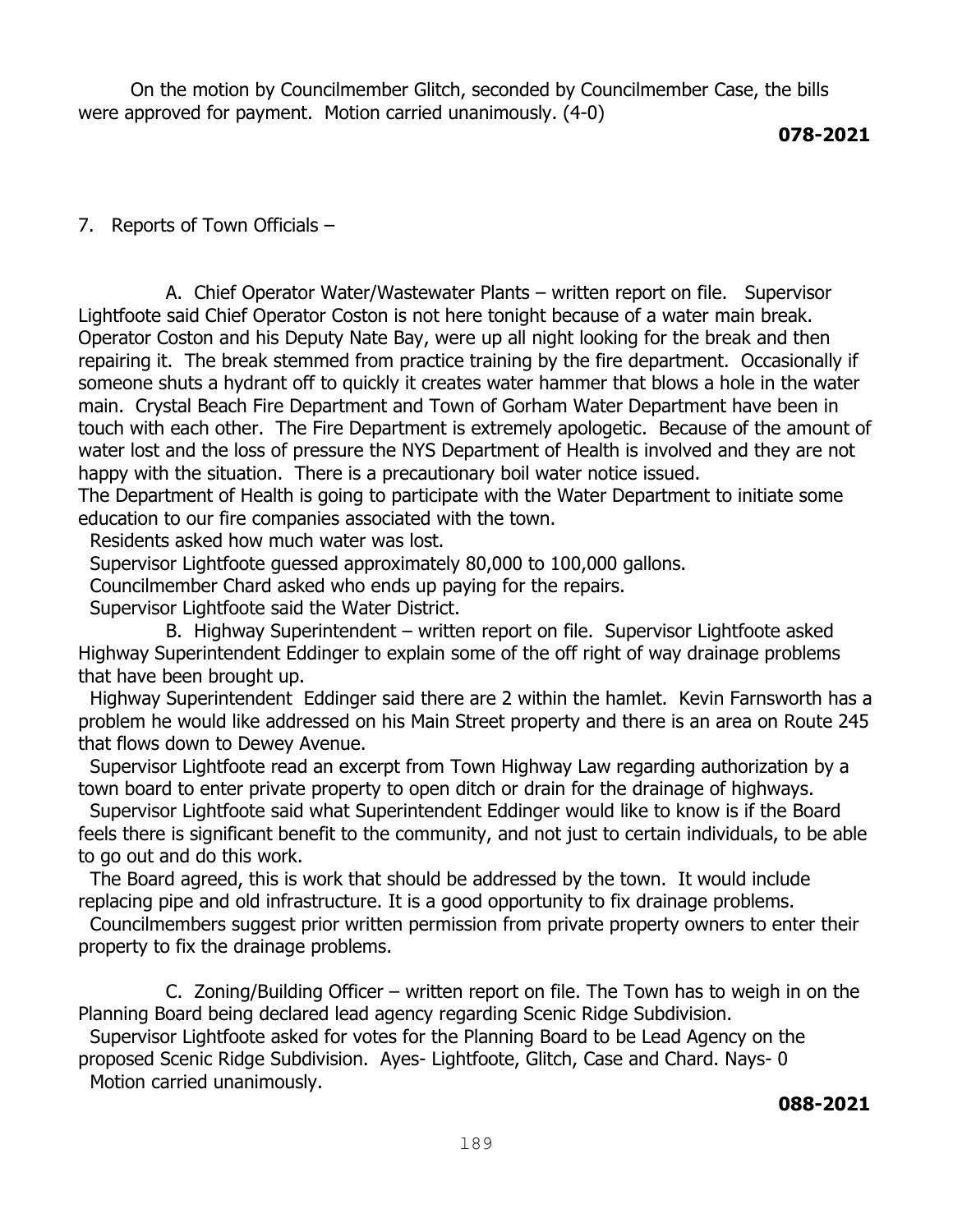- D. Assessor written report on file.
- E. Town Clerk written report on file.
- F. Town Supervisor financial report on file.

Councilmember Glitch asked if non property tax distribution by County is the sales tax. Supervisor Lightfoote said sales tax is the largest part of it and real estate transfer tax is included in that.

 On the motion by Councilmember Chard, seconded by Councilmember Glitch, the reports of Town Officials were approved. Motion carried unanimously. (4-0)

**079-2021** 

8. Business -

a. 2022 Town Budget  $-$ 

Councilmember Chard would like to propose no increase in pay for the 5 members of the Town Board. Seconded by Councilmember Glitch, the board held discussion.

 Councilmember Chard said due to situations that are under our control, and some that are not, our town has had to create a tax and the least we could do in an effort to save money it's our responsibility to take care of the town if there is a way to save money it should start with us.

 Ayes - Glitch, Chard. Nays – Lightfoote, Case. (2-2). Motion failed.

## **080-2021**

 Councilmember Glitch made a motion that none of the elected officials get a raise in 2022. Motion died.

 Councilmember Glitch questioned a 7.5 to 9 percent increase in the budget lines for a particular position.

Supervisor Lightfoote said to get with him in the morning to check the figures.

Councilmember Glitch had a few other questions that were answered.

Councilmember Glitch asked about real property tax, if that is the projected tax that was implemented in 2021. He asked for clarification on the figure. Councilmember Glitch said the tax was implemented because of the fear of the unknown last year. It is a significant increase. A lot of our fears have turned out to be inflated.

 Supervisor Lightfoote said he will look through his detailed figures to know the answer. The figure is a total of all funds and special districts. It is very close to 2021. He said he can break it all down later but it will take enough time we can't do it right now.

Councilmember Chard had a question that needs to be addressed in executive session.

 On the motion by Supervisor Lightfoote, seconded by Councilmember Case, to approve the preliminary budget for final approval and adopt the 2022 final budget. Motion carried. 3-1 Ayes – Lightfoote, Case, Chard. Nays – Glitch.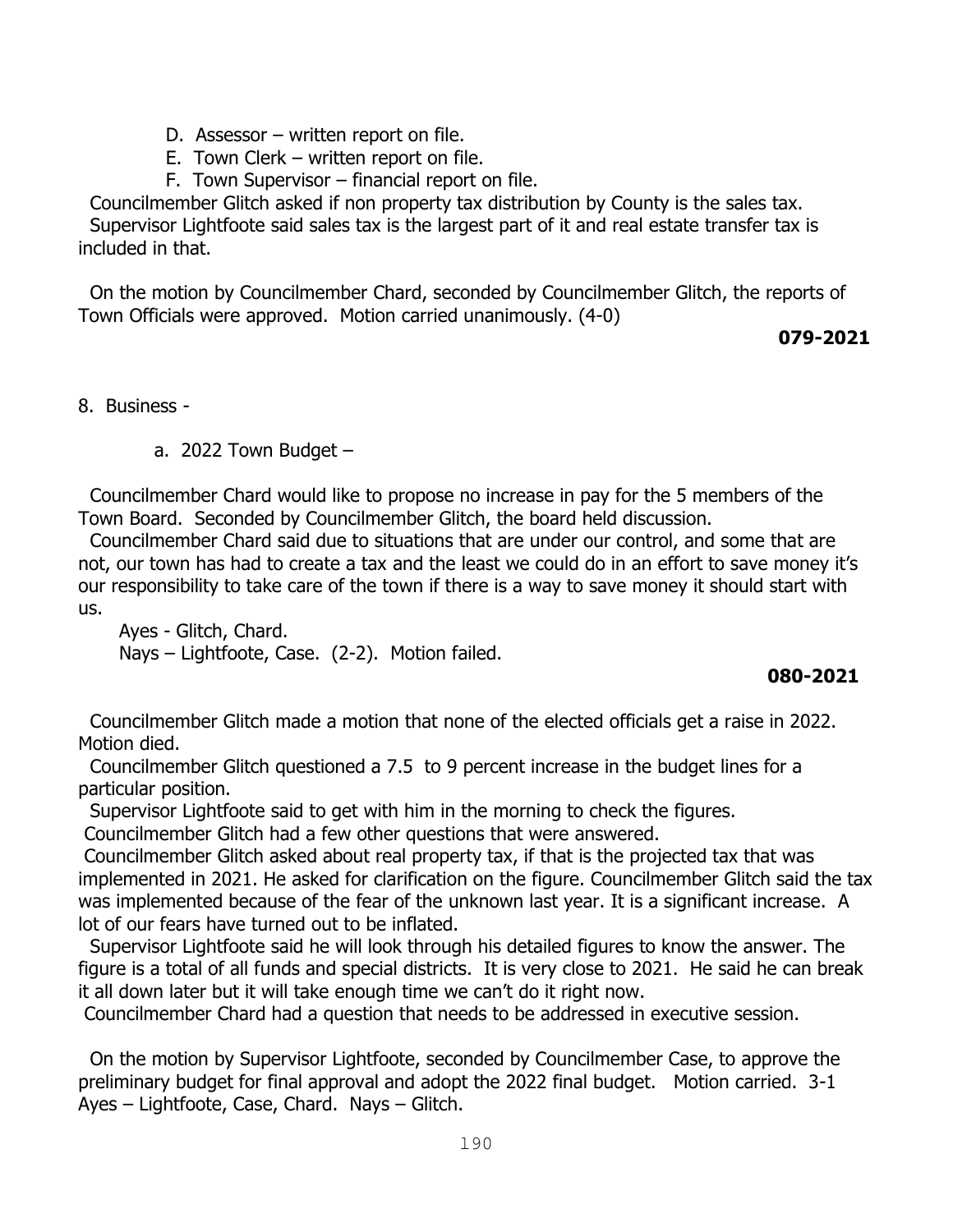Town resident Sally Napolitano stated "You're going to adopt a final budget tonight?" Supervisor Lightfoote said yes.

 Mrs. Napolitano said I am really disappointed in the Board because there are a lot of unanswered questions. I'm going to say it in a different way. You came out with a town tax last year because of covid and the unknown of revenue you were going to have from county sales tax and you yourself said to me it was because of the revenue in the county, it was one of the best revenue generating counties in the state. You didn't need the money. This year you've already been told by the state it's going to be a good year. I had asked you for a list of where you have attempted to reduse costs to increase efficiencies you told me you would provide that and I've never seen the list. It's been almost a year."

 Supervisor Lightfoote said "I've still got that I will certainly do that. At the same time you've got to remember I said we didn't need to do that, we could fully fund ourselves but we would gut our reserves our fund balances. In order to maintain our fund balances we have to maintain the tax for this year. I thought we were going to be able to cut it quite drastically but loking at the increased costs we realize we need to maintain that same number as far as the budget goes."

 Mrs. Napolitno said "I asked this question last meeting, I don't have confidence in my town board that they understand the budget, I think it was demonstrated again tonight. How you can approve and adopt something you don't fully understand leaves me a little concerned."

 Supervisor Lightfoote said You're welcome to your opinion. I will say the board has had 2 months to review, go over, ask questions, make comments."

On the motion by Supervisor Lightfoote, seconded by Councilmember Case, to approve special districts budgets. Motion carried 3-1. Ayes – Lightfoote, Case, Chard. Nays – Glitch.  **000-2021**

 b. Wastewater Treatment Plant Project – MRB Group, being lead agency, described SEQR for

## **RESOLUTION AUTHORIZING SCHEDULING OF PUBLIC HEARING TO CONSIDER PROPOSED IMPROVEMENTS TO GORHAM WATER DISTRICT #1**

**WHEREAS**, the Town Board of the Town of Gorham, after due deliberation, finds it in the best interests of the Town to schedule a public hearing, pursuant to § 202-b of the NYS Town Law, to solicit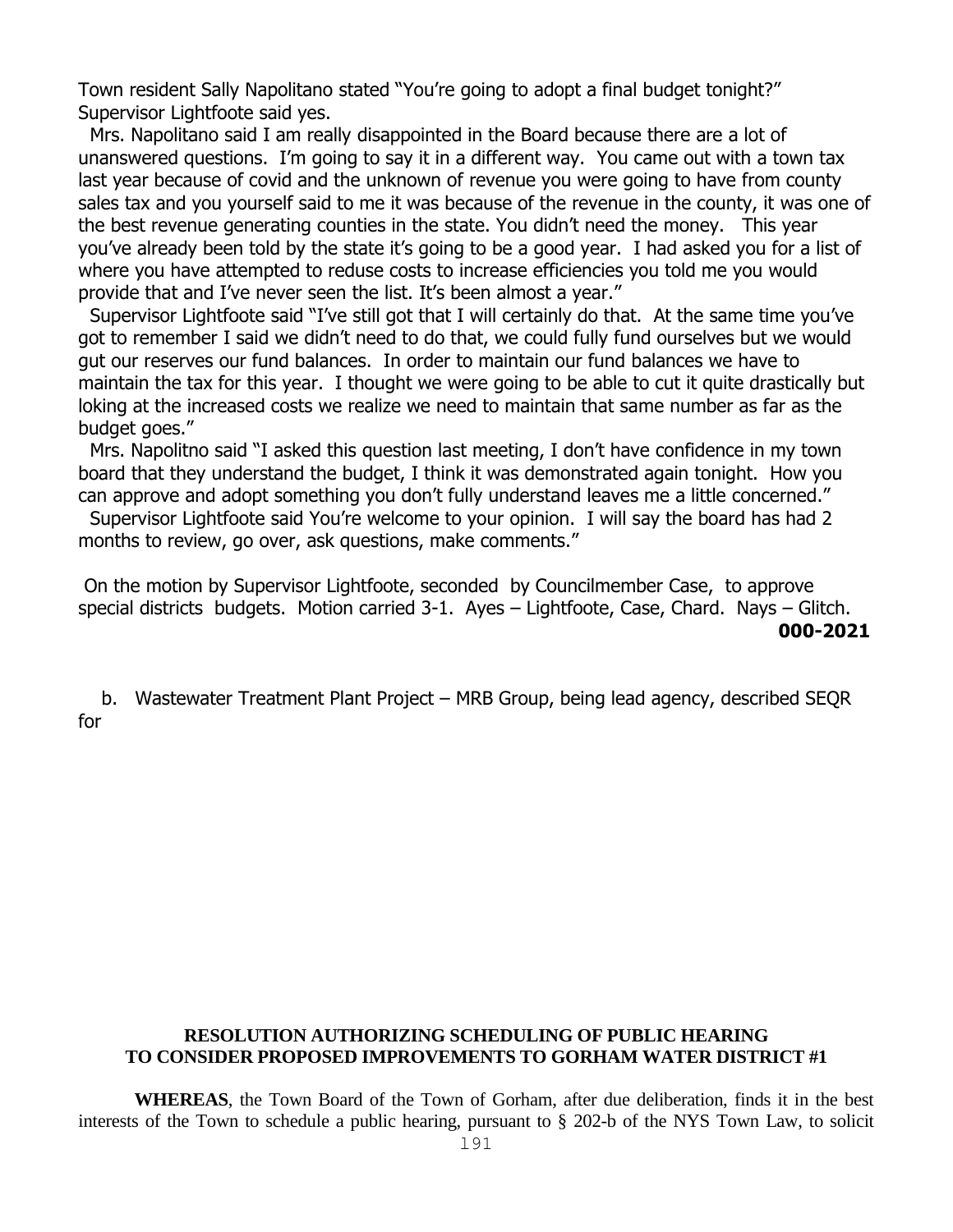public comment upon proposed improvements to the Town Water Treatment Plant, which is owned and operated by the Gorham Water District #1; and

**WHEREAS,** the Town Engineer has prepared a map and plan showing the proposed improvements being the construction of an ultrafiltration plant that would consist of the construction of a new Filter Building and an Equalization Tank of various sizes and which would replace the existing DE filters and UV system; and

**WHEREAS,** the plan shows the estimated costs of these improvements to be \$7,970,000.00, such estimated costs to be the responsibility of Gorham Water District #1. The Town intends to apply for a NYSEFC grant administered through its NYS Water Infrastructure Improvement Act (WIIA) program to pay for part of the cost of these improvements. Any remaining amount owing for these improvements will be borrowed from the Drinking Water State Revolving Fund and financed and repaid by the owners of property within the Gorham Water District #1.

**NOW, THEREFORE**, **BE IT RESOLVED**, that the Town Clerk be, and she hereby is, directed to schedule a public hearing, to be held on November 22, 2021, at 9:00 a.m. at the Gorham Town Hall, 4736 South Street, Gorham, New York; and be it further

**RESOLVED**, that the Town Clerk, be and hereby is, directed to forward to the official newspapers of the Town a Notice of Public Hearing in the form substantially the same as that attached hereto as Exhibit "1", such notice to be published not less than ten nor more than twenty days before the day set herein for the public hearing; and be it further

**RESOLVED**, that the Town Clerk be, and she hereby is, directed to post a copy of the Notice of Public Hearing on the Town of Gorham sign board, not less than ten nor more than twenty days before the day set herein for the public hearing.

I, Darby L. Perrotte, Town Clerk of the Town of Gorham do hereby certify that the aforementioned resolution was adopted by the Town Board of the Town of Gorham on November 10, 2021, by the following vote:

|                        | Aye    | Nay |
|------------------------|--------|-----|
| Frederick Lightfoote   |        |     |
| William Glitch         | X      |     |
| Brian S. Case          |        |     |
| <b>Richard Malcolm</b> | absent |     |
| Jake Chard             |        |     |
|                        |        |     |

9. Set Next Meeting Date –. The next regular board meeting will be held on December 8, 2021 at 7:00pm at the Gorham Town Hall.

 **079-2021**

10. Executive Session –